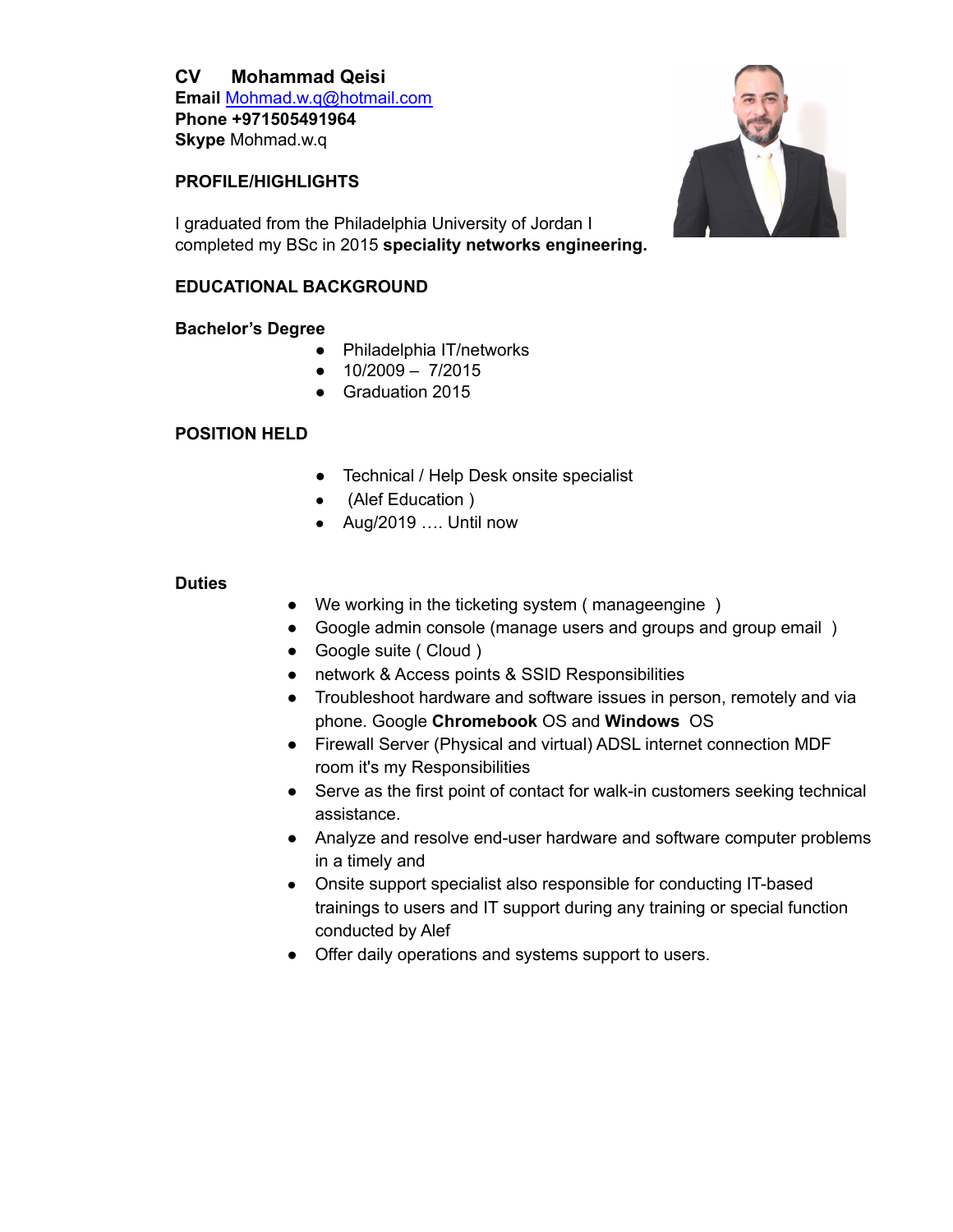#### **POSITION HELD**

- Service desk / Help Desk specialist
- Outsources (Capital bank )
- Aug/2018 …. May/2019
- Company name (fast rabbit)

### **Duties**

- We working in the ticketing system ( manageengine )
- Active Directory (manage users and groups and group email)
- Manage users for many applications for a bank (T24, A2A, XCS, ECC)… etc.
- Data Center (backup data user)
- Configuration ports Vlans unlock ports using PuTTY
- support (office 365 Cloud )
- Windows server 2008 /2012 install and configuration
- Troubleshoot and solve arising software and hardware problems for PCs, laptops Recovery data.
- image windows (export/import)
- Troubleshoot desktop and notebook/tablet hardware, peripherals and equipment as necessary
- Configuring networks printers share printers for users and applications
- Assist with compilation and management of ICT asset registers
- Coordinate with vendors pertaining to repairs of computers or printers

### **POSITION HELD**

- Technical / Help Desk specialist
- Outsources ( Hikma Pharmaceuticals )
- Nov/2017…. Aug/2018
- Company name (fast rabbit)

#### **Duties**

- We working in the ticketing system ( Ivanti )
- Active Directory (manage users and groups
- Data Center (backup data user and transfer the data)
- Configuration ports Vlans unlock ports using PuTTY
- support email (office 365 outlook )
- Windows server 2008 /2012 install and configuration
- Troubleshoot and solve arising software and hardware problems for PCs, laptops Recovery data.
- image windows (export/import)
- Troubleshoot desktop and notebook/tablet hardware, peripherals and equipment as necessary